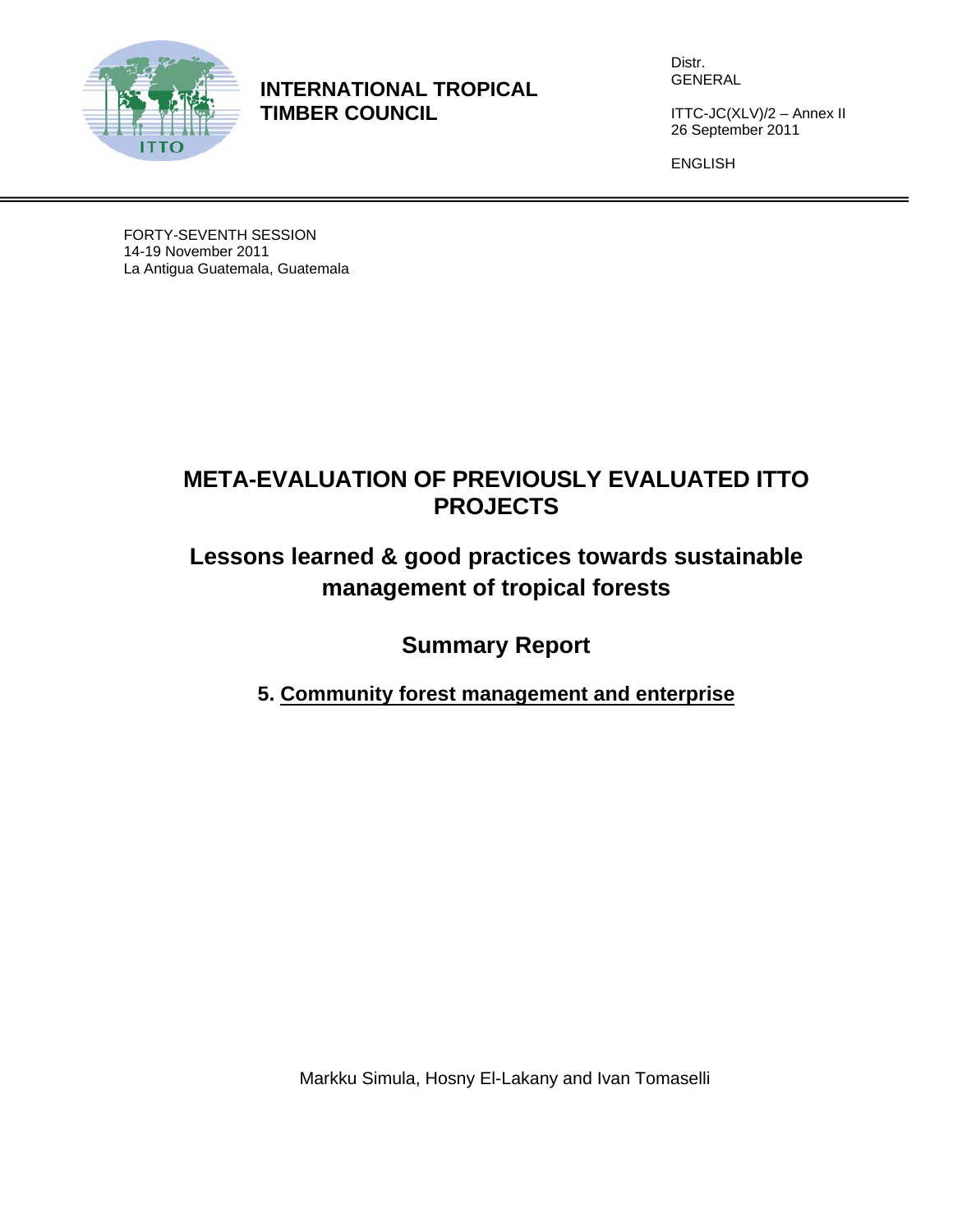#### **THEMATIC SUMMARY REPORT No. 5**

#### **COMMUNITY FOREST MANAGEMENT AND ENTERPRISE**

#### **1. INTRODUCTION**

Community Forest Management (CFM) and Community Forest Enterprises (CFE) have gained considerable grounds as an approach to sustainable forest management in the past two to three decades. The concept of community development appears to be a fundamental part of almost any SFM related project. The main objectives and to some extent achievements have included: (1) empowerment of local communities' leadership, promoting democratic approaches of CFM/CFE projects, including women's participation; (2) adequate information to local people about SFM and its benefits; (3) clarification and recognition of rights of local people over forests and forest land; (4) respect for local traditions, especially indigenous people's customary rules; (5) assisting local or indigenous leadership in contacting and consulting with national or regional government authorities; (6) training of indigenous or local people and identification of champions of for CFM/CFE promotion; (7) clear up-front arrangements for sharing of profits and other benefits from forest activities for the community and its members, and (8) strengthening of community organizations. Two main prerequisites underline successful CFM and CFE: (i) clear definition of land tenure and forest access rights and (ii) equitable sharing of expected benefits.

Most CFM and CFE projects have common support elements: (1) natural forest resources management and/or reforestation; (2) direct long-term social and economic development of communities through SFM and associated productive activities involving local poor farmers and indigenous people; (3) rehabilitation of degraded forest lands; and (4) management of buffer zones around protected areas.

Research and demonstration activities are often part of larger CFM/CFE projects which may include: implementing approaches and technologies for the socially, economically and ecologically sustainable utilization of forest resources in compliance with the national laws; and diversifying the tropical timber supply in the regional, national and international markets. Many projects include community based reforestation plans for production of timber and NTFPs, rehabilitation of degraded forests, as well as agro-forestry components.

The expected outcome of CFM/CME projects may include a fully operational management plan being implemented by the community enterprise, a strong and consolidated community forest enterprise; and improved income and employment for community members.

ITTO has been active in supporting CFM/CFE projects in its member countries since its inception. In 2008, the Thematic Programme on Community Forest Management and Enterprise was launched as a strategic tool to enhance on-going efforts.

## **2. KEY ISSUES**

- The status of land tenure and property rights is often not well defined in the community-based project proposals although they are critical project elements. When population density increases, land tenure becomes a serious issue and may need to be addressed separately.
- Although improvement of livelihoods and mitigation of climate change are frequently stated as ´project benefits in proposals, they tend to be mentioned as catchwords without further elaboration.
- In many cases the project concept and strategy are not extensively and comprehensively discussed with the local population before the project approval.
- A great deal of the active participation of the community members in plantation establishment or other field activities is achieved through direct payment (e.g. money or food) and only exceptionally by means of voluntary work. Not all members of the communities are interested in the project or in its outputs and, as a result, their participation varies.
- In several cases trying to meet short-term economic needs of local people has been through such activities as promoting growing new crop varieties, agroforestry, cultivation of NTFP species, and rural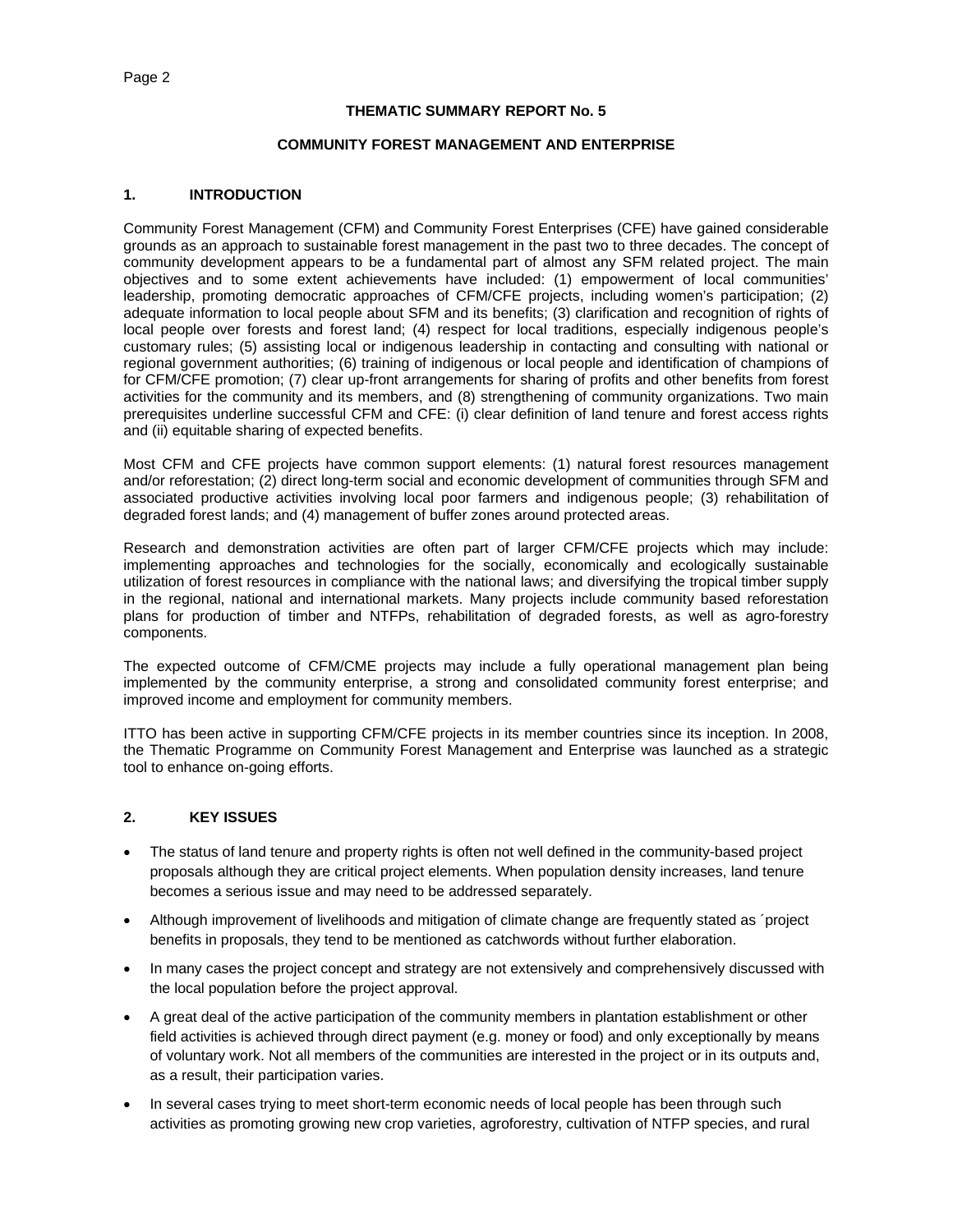- Social aspects such as stimulating active participation, improving environmental and forestry awareness, promoting community organization and community enterprises as well as training, are usually needed.
- Decentralization and democratization pave the way for the people's own initiative in sustainable community development. However, their appropriate introduction needs careful consideration of how these principles can be promoted in the national and local contexts.
- CFM projects may be instrumental in providing diverse important benefits to the communities (including roads, medical facilities, higher crop productivity or facilitated contacts with authorities) but often fail to effectively improve community incomes which may jeopardize investment in planned forestry activities.
- Poor and illiterate rural people, living in agriculture-forest frontiers, may well understand and accept the need for sustainable forest management and forest plantations, but have no economic possibilities to pursue the required actions without financial assistance to sustain or expand project activities
- Economic viability of CFM/CFE activities continues to be a key issue for most projects in this field. Emphasis in the past has been given to social and environmental aspects without due consideration of provision of tangible economic benefits and other incentives to community members.
- In many countries, failure in CFM/CFE development has been attributed mainly to the lack of clear policies and support from the government agencies that may not approve the management plans, grant rights on the forests to the community, or provide any post-project support to the activities started.
- Ecological zoning practiced in many countries may not provide an appropriate framework for forest management planning which can extenuate problems in the approval of plans.

## **3. LESSONS LEARNED**

## *Project design*

- The potential of local communities to implement forest management and conservation is enormous, if well directed. The local people's response and the maintenance of their interest to participate in projects of this kind, despite the occasional absence of practical results, is a clear indication that the community forestry approach, if coupled with adequate technical and economical inputs, can be successful.
- The key prerequisites for a successful planning process at community level aiming at producing a forest management plan are: (i) careful assessment of economic and environmental viability of different production options, (ii) the scope and quality of the plan which complies with the national regulations enabling its rapid approval by authorities and thereby swift start-up of its implementation, and (iii) community's commitment to implement the plan for its entire validity period. There should be at least some kind of evidence that these prerequisites exist or can be met before starting a planning process. Some CFM projects have not been implemented due to unresolved legal matters, loss of commercial value of the species that originated the project, and as a consequence of a government and community decision.
- The main problems of community forest management projects in or around protected areas include: (1) location of project sites in strictly protected forests without a previous analysis of other available options; (2) absence of economic studies that could justify the feasibility of CFM; (3) low quality of forest management plans; and (4) lack of consideration of economic alternatives such as progressive substitution of natural forest utilization by planted forests, ecotourism, compensation for environmental services, etc.
- Some CFM projects are located in protected areas, often inside forest reserves, buffer zones or a corridor between two protected areas. There is a risk that conflicting interests may lead to unrealized outcomes.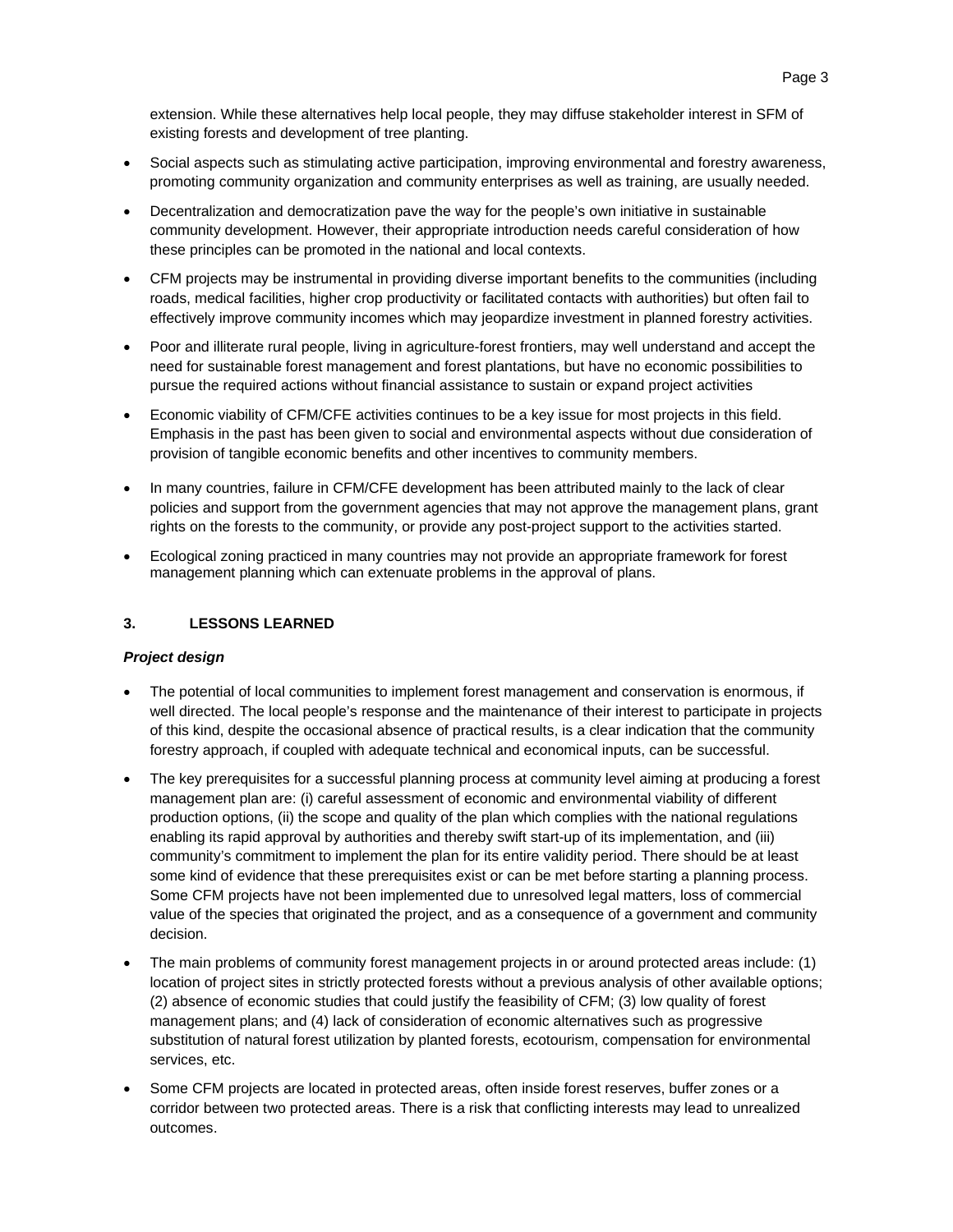- Not all members of local communities living in agriculture-forestry frontiers are willing or interested to participate in forestry programmes. Often most of them prefer to make their living out of agriculture or shifting cultivation, extensive grazing or other activities. This needs to be considered in project design.
- Women development can be an important objective in CFM projects. Women benefit directly from some of the activities such as forest nurseries, food processing and NTFP production but, more important, they clearly play an undisputed and respected leadership role regarding project objectives. Strong women leadership is also an added outcome of many projects.
- In spite of relatively well done forest inventory, forest management plans may lack all required characteristics of a real management plan, even though they may apparently comply with the national regulations. Such management plans demonstrate excessive emphasis on short term aspects, such as Reduced Impact Logging (RIL) practices, but give almost no consideration to long-term planning, including a sustainable cutting cycle and harvesting intensity, road design and construction, silvicultural practices, biodiversity conservation, market for the planned products, costs and economic analysis. RIL is obviously necessary but it is not sufficient to achieve SFM.
- Many projects have failed in giving adequate economic consideration to the productive activities proposed to the communities. As for any other economic venture, CFM/CFE proposals have to be preceded by a feasibility study based on technical forestry matters as well as on a sound cost-benefit analysis. Income generation needs to be addressed as a community or family business enterprise and not as a project activity.
- The ecological sustainability of CFM projects has proved difficult to assess. Some project strategies assume that a natural forest managed for production by a community, is also effectively conserved compared to a legally strictly protected forest where it may be impossible to avoid illegal logging due to weak enforcement. Every case should be carefully analyzed in this respect.
- Most CFM/CFE projects have no quantified baseline information on the pre-project situation. This makes it very difficult to evaluate project impacts; especially those related to natural forest management, restoration of degraded forests, tree planting, and agroforestry activities.
- Project sites should not generally be located in very distant areas. As ITTO projects are intended to be demonstrative, they should be developed in readily accessible areas, where possibilities for success exist and where the ground-level results can be seen.
- Lack of trained human resources at several levels and cumbersome bureaucratic procedures frequently lead to significant delays in decision making and implementation. This can be associated with the lack of interest, commitment and capacity of other line ministries to support project implementation.
- Study tours to community projects in other countries in the region are extremely useful in informing community leaders and other project participants.
- Project proposals on NTFPs need explanation on the species used, economic feasibility and social livelihood dependence to enable assessment of meeting the project objectives. Proposals focusing on management of NTFPs that fail to show relevance to SFM should be reoriented within the context of forest sustainability and the ITTO Objective 2000.
- Research-to-impacts should be outcome oriented. If the focus is on outputs, only l under-achievements occur. Research should consider that new technology has to result in livelihood and income positive impacts and that accessible demonstration plots are most useful.
- Technical and market knowledge is necessary but not sufficient condition for success. Other critical elements may include entrepreneurship development, micro-credit facilities, market linkages, but these may be difficult to integrate in targeted CFM projects.
- In protection forests, benefits through community management are often largest in sustainable use of buffer zones and biological corridors between protected areas.

## Page 4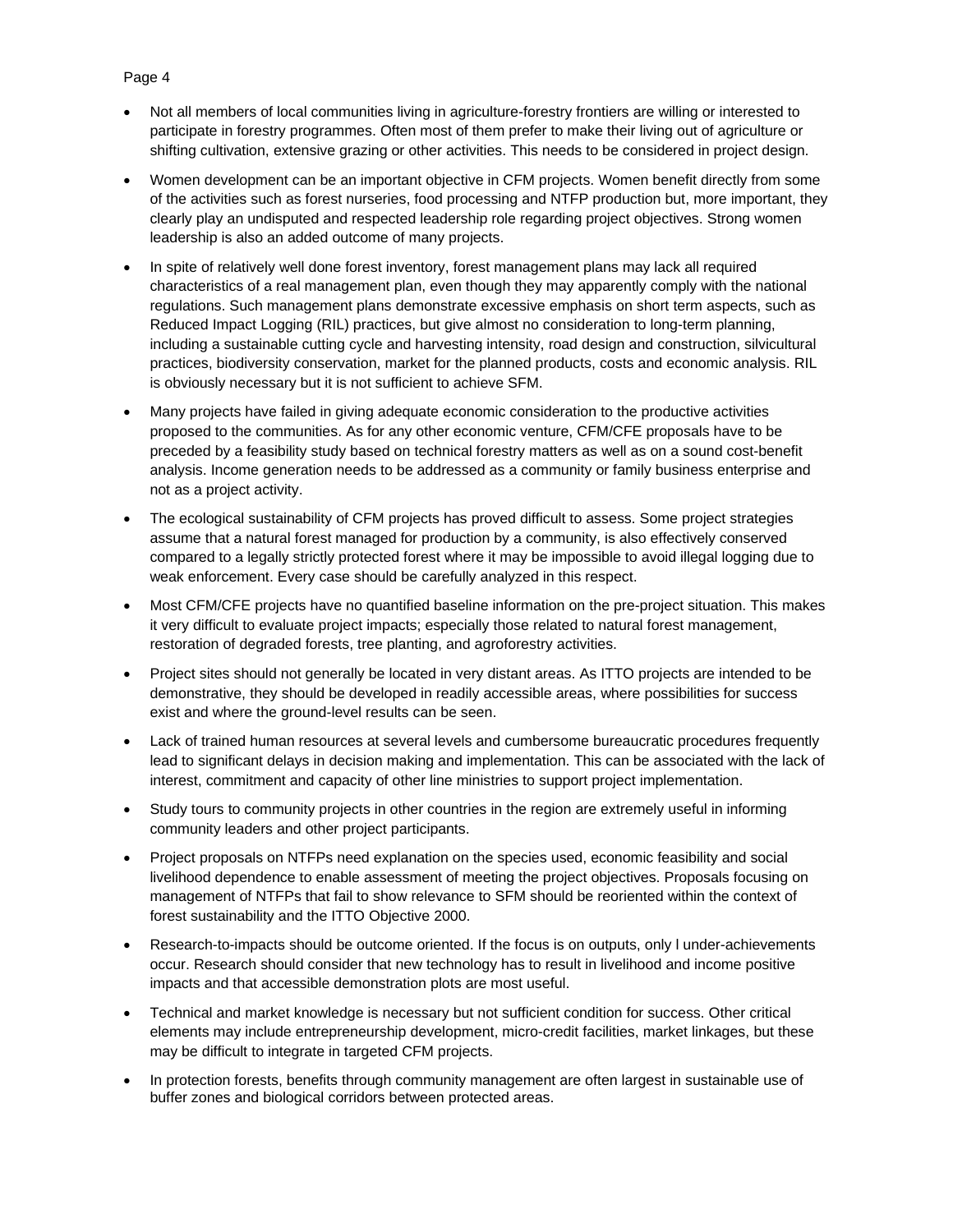#### *Project implementation*

- Awareness raising and organization of community members is often unproductive unless there is already a tradition of working in groups. However, it is possible to make people understand that their livelihood depends on forest protection, tree planting, and finding suitable alternatives to be adopted within a short period. It can, however, be difficult for local beneficiaries to accept that they must work without being paid for a long-term objective, even when they recognize that it is for the benefit of the community.
- The generation of project outputs and results does not necessarily imply achievement of development objectives. Failures in this respect can be due to: (1) project design errors, especially overly ambitious objectives related to available time and resources and inappropriate strategy; and (2) low quality of some key products, results and outputs, such as forest plantations that die after planting or grow below expectations and management plans that are useless and cannot applied. A clear symptom of the unsuccessful achievement of development objectives can be the abandonment of essential forest activities such as planting and replanting, nurseries, weeding, pruning, thinning, and fire control as soon as the project ended or when resources to pay for services became unavailable.
- A serious problem in CFM projects involving natural forest management has been the low quality of forest management plans.
- Local communities understanding of the need to organize themselves through a forest committee is essential in order to ensure their full participation in the achievement of project objectives.
- The time constraint of project implementation is often the cause of serious mistakes. Usually a full year is necessary for a CFM project to become fully operational (The second year is used essentially to initiate operations and training. Therefore, it is impossible challenge for any forest project to produce significant additional income for the community (apart from wages) before the end of the third year. In tree planting and other restoration activities projects, the minimum time period is usually five years.
- In many community-managed reforestation projects there have been serious errors in site and species selection. Maintenance and silvicultural treatments (weeding, fertilization, thinning, pruning, and fire control) have sometimes been lacking, especially after project completion. Most forest nurseries are abandoned immediately after projects ended. The main reason for the halting project activities has been the "lack of financial resources".
- Two major reasons can lead to failure of CFE wood production and processing projects: (i) the community around the factory cannot simply be changed from primary and subsistence farmers to industry operators; and (ii) the technology introduced may not be compatible with traditional livelihoods.
- Implementation of sustainable livelihoods activities within the framework of a community managed conservation projects requires a broad range of skills that may not be present within the project teams.
- It is very important for project teams to be based in the project area in order to be able to make frequent contacts with communities and local partners and thus ensure relevance of the activities.
- Support to livelihoods activities can often be channeled through specialized local NGOs as medium and long-term partners of the Executing Agencies, using a focused village planning and corresponding business plans.

#### *Sustainability*

- Substantial contribution to livelihood improvement of the poor communities as well as to forest protection and biodiversity conservation are critical for sustainability, particularly if the results can be sustained without outside subsidies and are replicable. Without provisions for sustainability upon the conclusion of the project the local population will be disappointed.
- Economic sustainability must be addressed separately for natural forest management projects and for forest plantations, as their realities are quite different.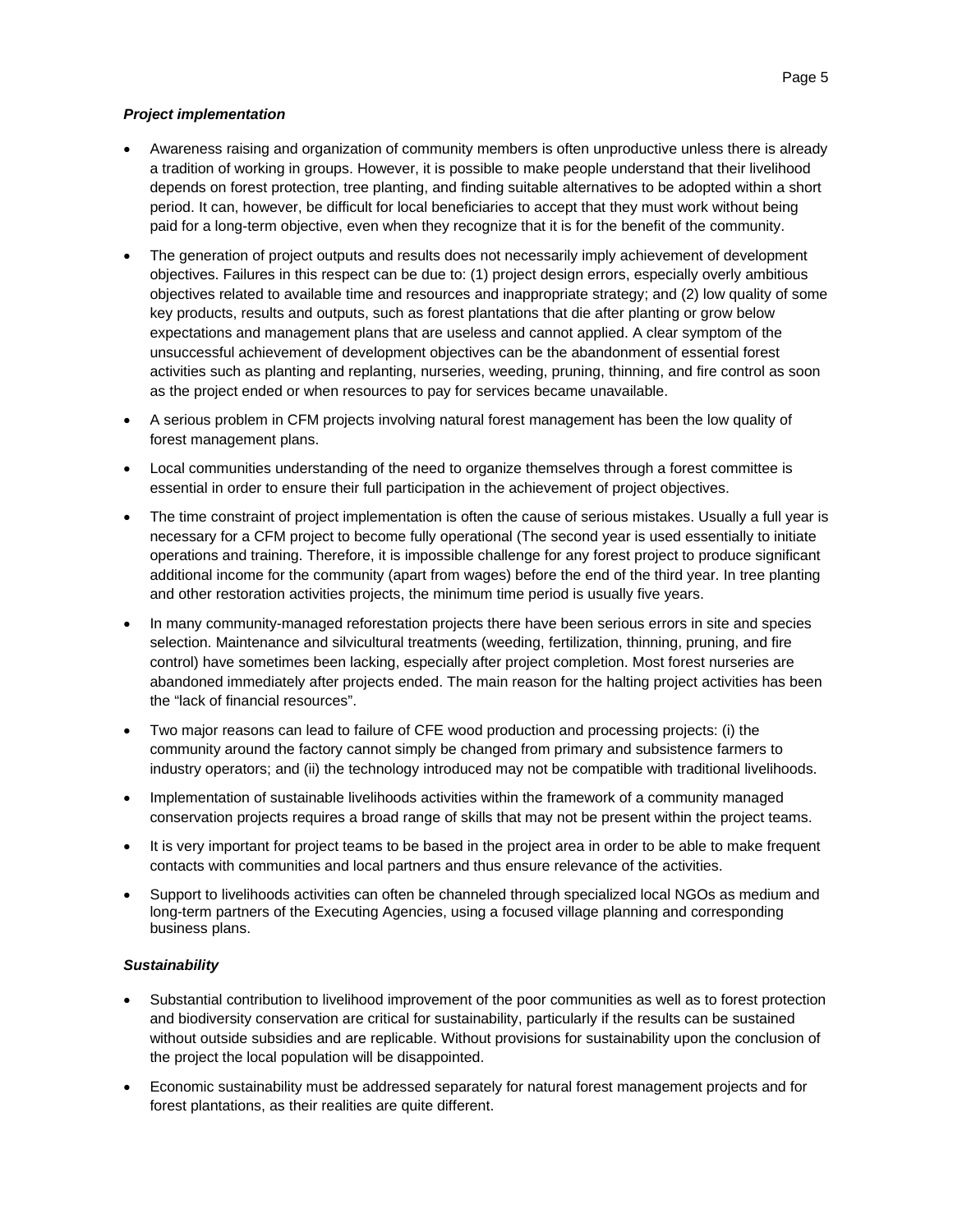## Page 6

- Sufficient time is needed for social processes for developing adequate approaches and ownership by the beneficiaries and partners. For this reason a minimum duration of three years should be planned for CFM projects. The initial plan should already give consideration for how the follow-up activities can be sustained.
- Successful CFM and CFE models may also serve as a basis for development of the legal framework (new forest law and regulations) especially as related to participation of the local communities in the decision making process related to the use of natural resources.
- Strong leadership and competence of the technical team and the preparedness of the recipient CFE are important for project sustainability. Strong commitment and good professional skills of the forest administration staff are also required.
- Access to financial capital often leads to success, otherwise CFE projects easily get bogged down with the first difficulties in business development and the accumulated social capital is lost.

## **4. GOOD PRACTICES**

## *Project design*

- An early clear commitment by the government enables effective development of community forest management and enterprises.
- Participatory planning can be successful if based on the priorities and needs of communities and rely on bottom-up approach.
- Provision of adequate information to communities and their formal commitment to implementation in the design phase helps successful implementation.
- Addressing the actual problems in the field orients preliminary analyses on strategic options; in general blueprint solutions have limited value due to diversity of local conditions.
- Establishing economic feasibility of the planned approaches from the perspective of community members based on a cost-benefit analysis is useful for identification of successful project strategy.
- Early consideration of benefit distribution, gender and socio-cultural aspects helps avoid confusion and conflicts during implementation.
- Adequate baseline information on the resources and socio-economic conditions is necessary for planning and to allow assessment of impacts.
- In countries with no or limited practical experience in community forest management, a national strategy would be useful.
- Formal commitment to the project implementation by partners and relevant stakeholders during the design stage can ensure effective implementation.
- Clarification of the tenure and legal access by communities to the forest resource and their right to use the resource avoids designing unfeasible projects.
- Confirmation of the government capacity to effectively apply the forest legislation and to process authorizations of forest use is also a good practice.

## *Technical aspects*

- All forest goods and services including non-timber forest products, fauna and environmental services merit consideration at the planning stage.
- In restoration projects of secondary and degraded forests, appropriate use of low-cost natural regeneration can be feasible.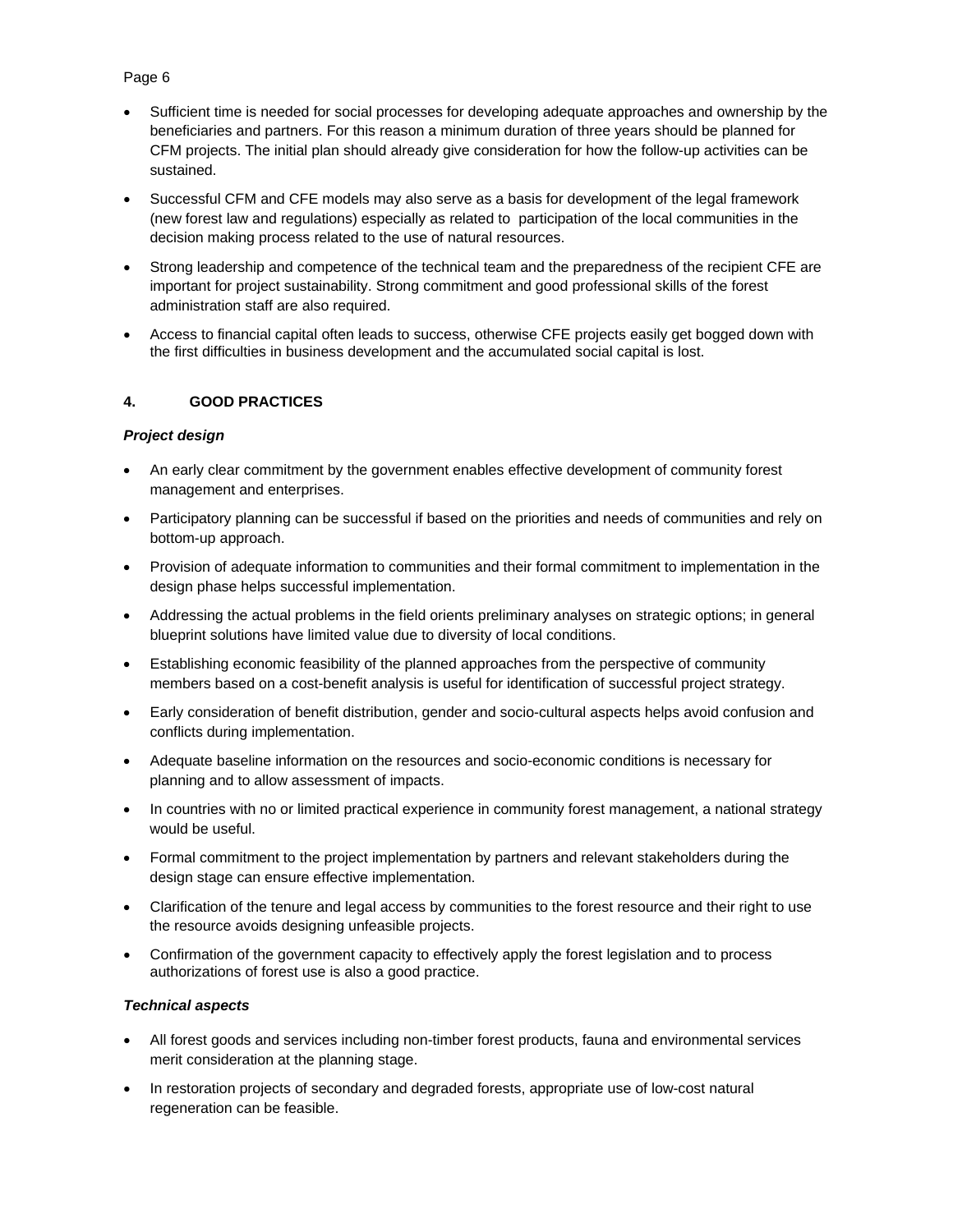In plantation projects, critical elements have been species selection to local conditions, seed availability to meet demand, quality of planting material, as well as phasing of targets to ensure continuous flow of benefits in the long run and to learn from experience.

#### *Economic aspects*

- Incentives can be effective if they provide tangible benefits for the community during the whole cycle of the operation and beyond.
- Community forest enterprises need to be oriented for profit generation.
- Engaging those community members who are committed to work for community forest enterprises can ensure efficient operations and targeted results.
- Engagement of the private sector as commercial partners is often highly desirable to have access to market, technology and finance.
- Cooperation between communities can ensure sufficiently large supply capacity to customer demand for products.
- Wages paid in community forest management and enterprises need to be considered costs, not benefits.
- Mitigation of economic risks of the community forest enterprise requires specific measures.

#### *Social aspects*

- Consistent effective participation of communities can be ensured by adequate prior consultations, continuous information flow, as well as transparency on project implementation arrangements and financial flows.
- Appropriate sharing of benefits, including to the poor members of the community, helps broad support to economic activities based on forests.
- Continuous monitoring of the gender aspects helps ensuring participation of and benefits for women.

## *Capacity building*

- In addition to technical skills, business management and organizational capacities need to be built up.
- The approach of lead/promotion producers can be useful for effective grassroots level dissemination of results.
- Training needs to be demand driven and practical but carefully planned. Target groups of the training strategy need to cover all the actors, not only technical staff or community leaders.
- Production of adequate tools for implementation (guidelines, manuals and technical packages for community forest management and enterprise) in local language(s).contributes to the project's broader impacts.
- In natural forest management projects, relevant training covers planning (inventory work, environmental impact assessment, other studies, identification and assessment of strategic options, elaboration of management plans), production (particularly reduced impact logging), commercialization of products, and organizational aspects.

#### *Dissemination and mainstreaming of experience*

- Broader application of key success factors, lessons learned and constraints requires their proper interpretation in the local context to allow general conclusions.
- Various dissemination mechanisms (e.g. community visits, community business forums) can ensure effective sharing of experience.
- Community networks are highly useful for dissemination.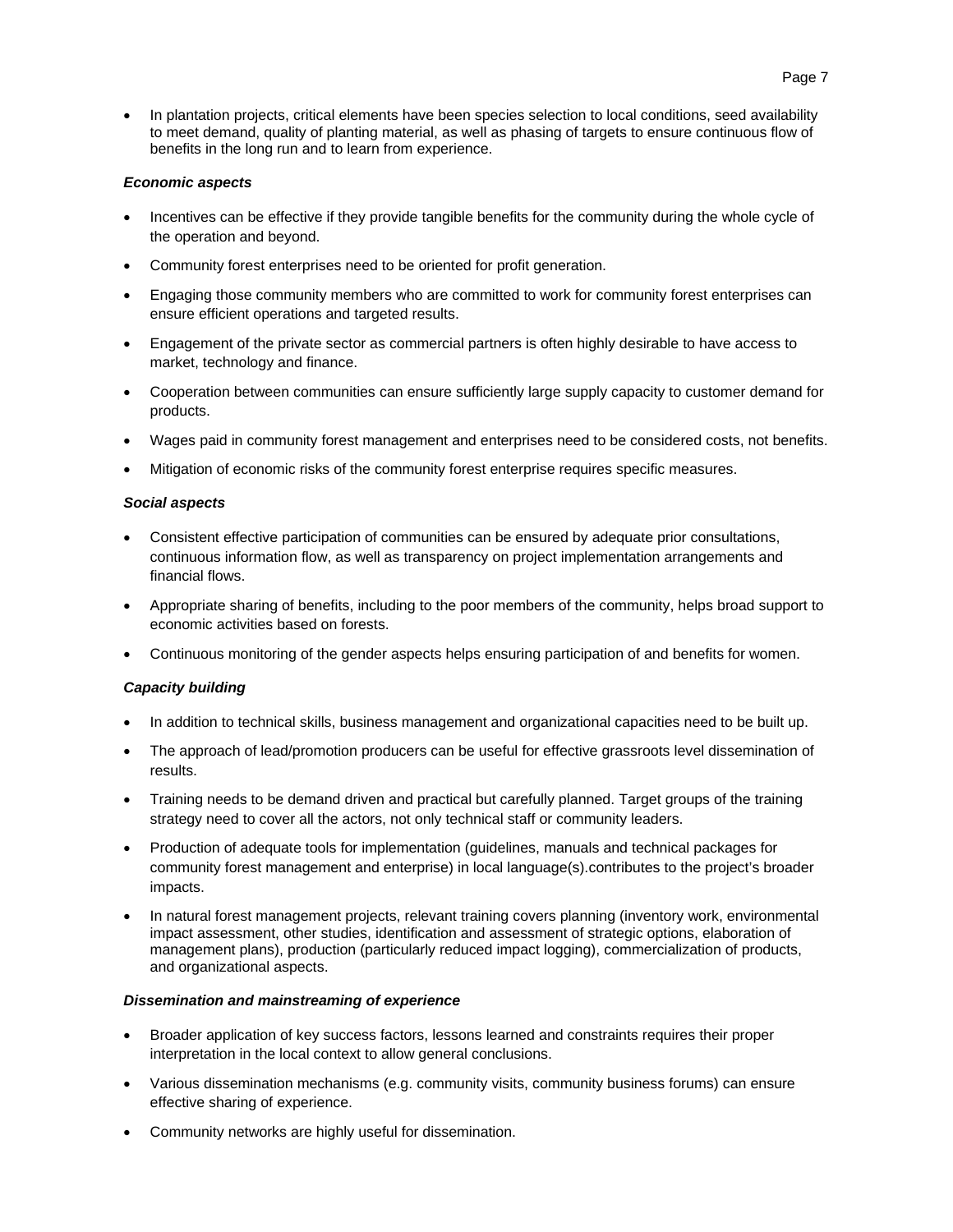## Page 8

- To remove the constraints encountered in community forest management the project's policy recommendations need dissemination to decision-makers and follow-up.
- In order to gain broad acceptance for CFM/CFE as a development strategy, effective communication can ensure awareness on the credibility of communities as responsible stewards in the sustainable management of their forests

#### *Implementation arrangements*

- To ensure accountability and capability of non-governmental intermediaries need careful assessment (including, among others, technical knowledge, social organization, associated transaction costs, sustainability of commitment, capacity to continue support after project termination).
- Adequate field presence of project staff is necessary in CFM/CFE projects.
- Ownership and management of project assets after termination (e.g. nurseries, vehicles, laboratories, etc.) need to be clarified early in the project planning.
- Community engagement in monitoring and evaluation during and after the project is useful and costefficient.

#### *Sustainability*

- Linking with national forest programmes and similar initiatives can help ensure post-project government support.
- Engagement of commercial partners can ensure post-project revenue generation.
- Linking the project with micro-credit, seed financing and credit schemes can help ensure post-project financing.
- Phasing of project interventions is often advisable to keep specific project objectives attainable.
- Specific exit strategies need consideration already during the planning stages and their finalization is necessary well before the project completion.